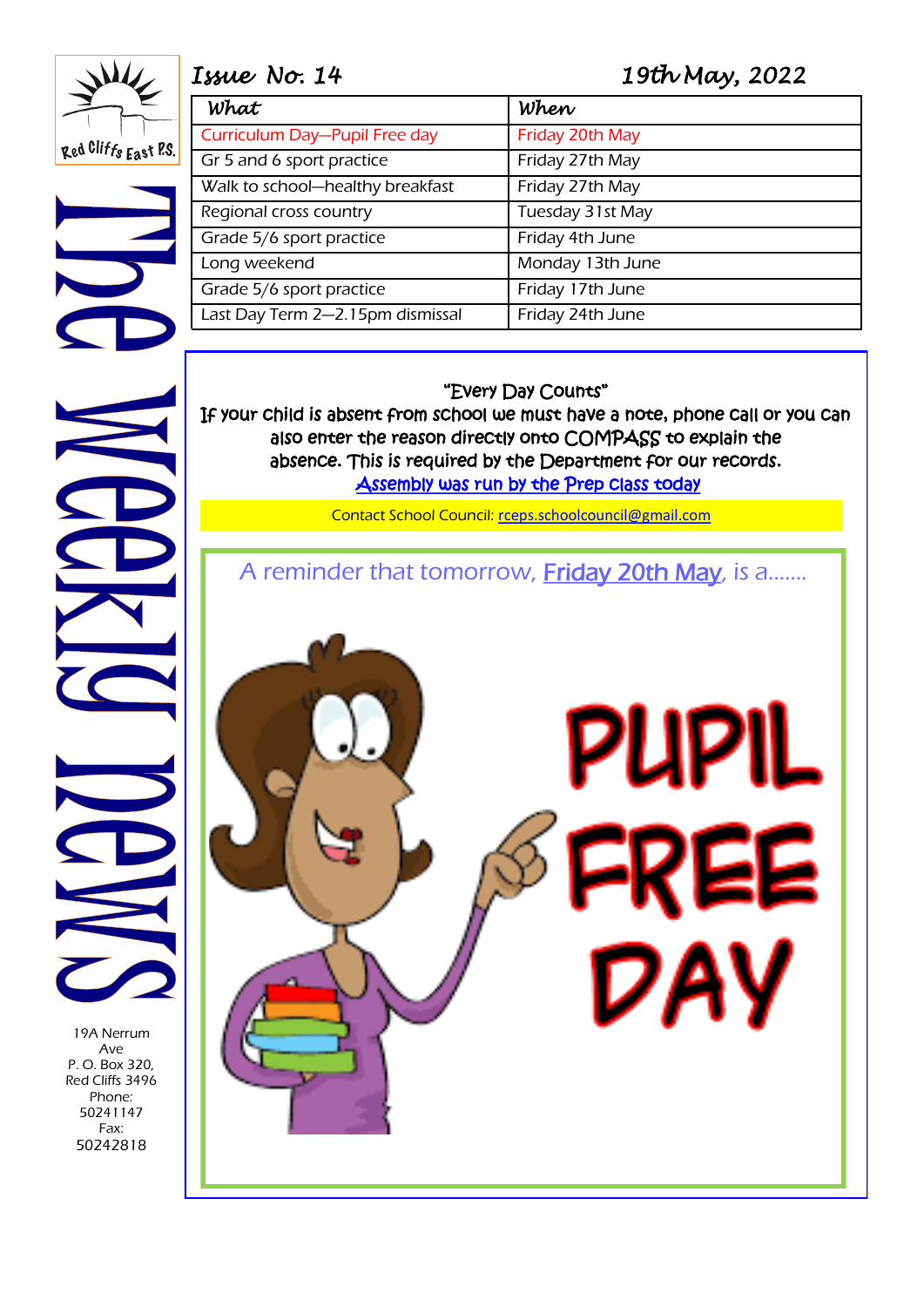

### Class Awards:

Prep: Logan Pittaway for being so brave during maths this week! It was so wonderful to see you sharing your thinking with your classmates and teachers when making 2D shapes. We were all so proud of you! Keep it up!

Grade 1/2: Frankie Cruise for the excellent learning choices you make in the classroom. You are always ready to learn both on the floor and at your desk and you stay focussed throughout learning time. Well done Frankie, you are a great role model for your peers.

Grade 2: Rylie O'Brien for the fantastic effort on your persuasive writing this week. Rylie, you have shown a strong opinion on our topic and used a variety of persuasive words to help convince your audience to agree with you. Great work Rylie and keep up the wonderful writing!

Grade 3/4: Grade 3—for completing NAPLAN and approaching every test with a positive attitude, showing persistence when the questions got tough. You showed consideration to your fellow classmates by remaining focussed for the whole time. Congratulations everyone!

Grade 4/5: Riley Rayner for always concentrating on your learning and finishing your tasks in time. It is great to see you concentrating on your work and putting in your best effort. Great work Riley—keep it up!

Grade 5/6: Isabella Norris for the effort you have put into all of your learning this week. You have completed all of your learning efficiently and to a high standard. Keep up the super effort Isabella!

## COVID Testing Protocols—A Subtle Change

We have been informed by the Department that the protocols for COVID testing have been changed. We have been working on the schedule of testing 2 to 3 times a week. That has now changed to test only if you have symptoms. Of course you can continue to regularly test even without symptoms.

We will continue to send home RATs with the students every second week. It is important that you have supplies on hand as COVID is still very much around us in our community and the earlier you can detect it the better we will all be.

You will need to continue to test (daily) if someone in your house is positive. Please remember to contact the school as soon as possible if a child is positive. Siblings can still come to school if they are tested daily and have a negative result.

Thank you for your ongoing support. This virus and these protocols will be around for a long time so we must remain vigilant.

School Shirts And Jackets Have Arrived—Just In Time For School Photos!!!

We finally received our new school uniform, shirts and zip up jackets. We do apologise for the time that this has taken but it was beyond our control.

These can be purchased from the office as from today.



Please, please, please make sure that your child's clothing is named.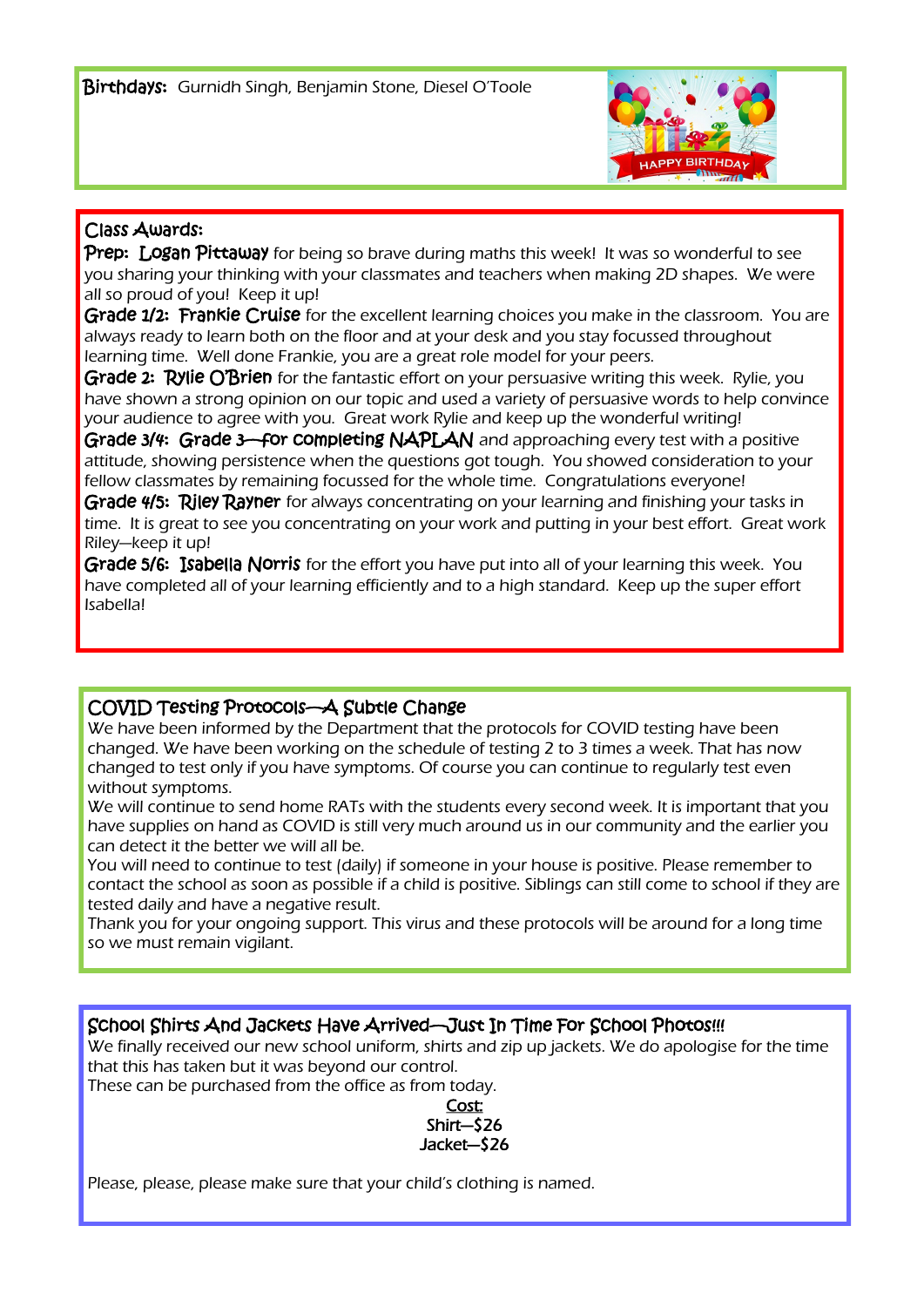### Walk To School And Healthy Breakfast—Friday 27th May

On Friday 27th May we will be holding a Walk to School morning, followed by a healthy breakfast. We invite all students and families to join us at the Stop and Stride sign at 8.20am where we will then all walk to school together.

The official walk to school day is tomorrow, but due to our pupil free day we are having ours the following Friday.

Come and join us for some morning exercise and a healthy breakfast.

#### Bringing Up Great Kids

After the success of the previous 'Bringing up great kids' sessions we are running it again. It is open to all our parents to come along and spend some time with other parents discussing the ups and downs of raising kids. The main focus during the 4 sessions is about self-care for parents. And lets face it we could all do with some help in this area!! The 4 sessions are facilitated by Marg Burton from Mallee Family Care. We will run the sessions in the school Library on the following dates: May 19th May 26th The sessions will run from 9.30 to 11.30am. If you would like some more information please do not hesitate to contact Bonney at school.



രേജരെഖ രമ

#### Overview

Bringing Up Great Kids is a reflective, mindful, respectful program that provides parents with an opportunity to reflect on their parenting journey

Bringing Up Great Kids provides a friendly and safe environment for parents to learn from each other as they continue their parenting journey

#### **Program Content**

The Bringing Up Great Kids' program supports parents and carers to:

- · learn more about the origins of their own parenting style and how it can be more effective;
- · identify the important messages they want to convey to their children and how to achieve this;
- . learn more about brain development in children and its influence on their thoughts, feelings and behaviour
- . understand the meaning behind children's behaviours, and how to respond to children's underlying feelings and needs:
- · explore new ways of communicating with children:
- · discover ways for parents to take care of themselves and to find support when they need it.

Mallee Family Care provide both face to face and online sessions over four weeks consisting of two hours of interactive and reflective engagement of participants.

To register your interest contact Mallee Family Care on 1300 667 382